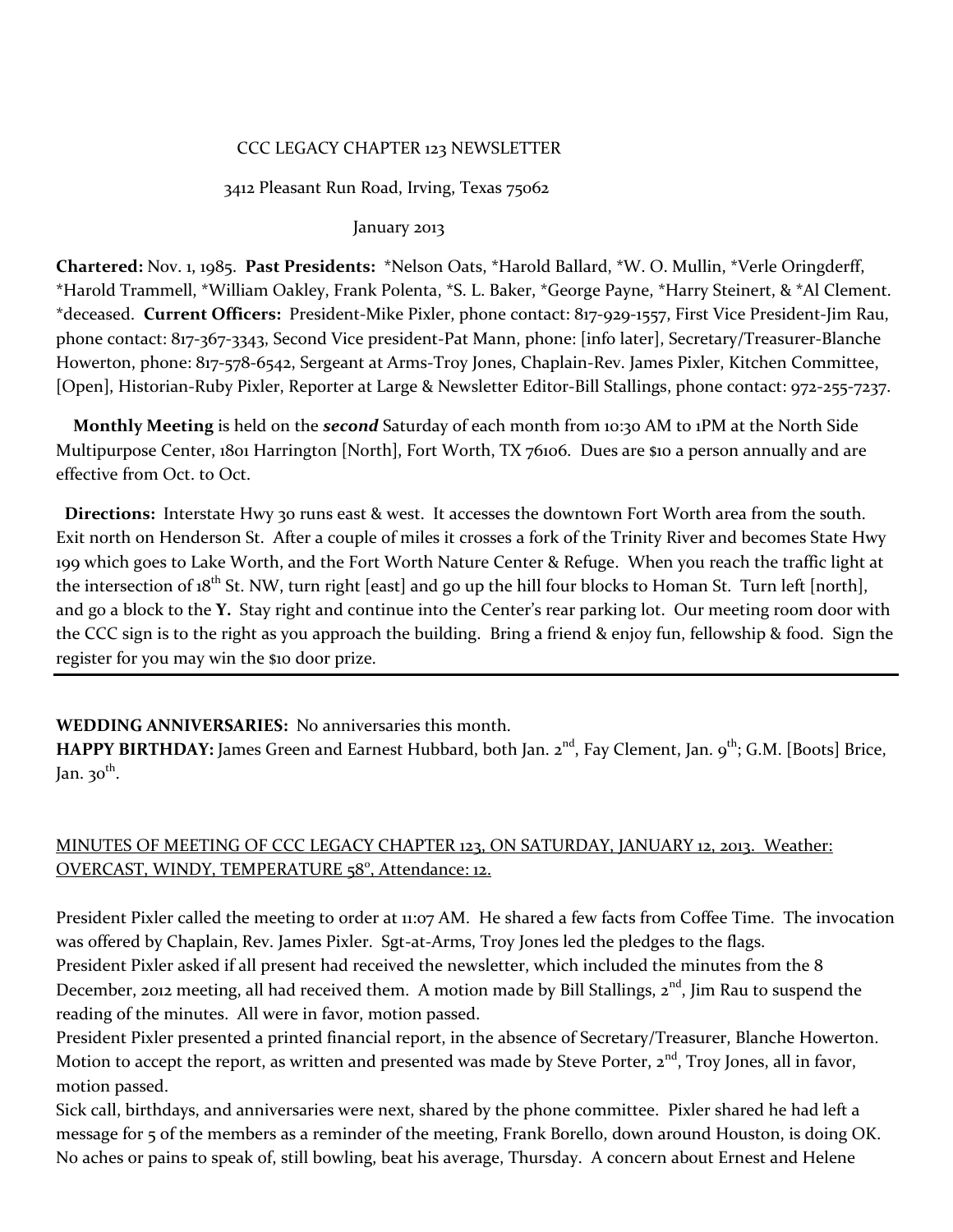Hubbard, left a message but have not been able to contact them, since the December meeting. We hope they are well. Jim Rau shared Merle Timblin was back home after being in the hospital with pneumonia. He is doing better. Steve Wingo is dong fine. Jim is still working on having him available for the CCC Day at the FWNC&R in March. Jim mentioned James Green, to invite to the event. Bill Stallings shared information on the members he contacted, Janet Ketter is doing OK. Jack Bragg has his good days and bad days and sent a new poem with Bill to share with the chapter. Bill Had Christmas dinner with Bob Nettles; he's doing OK. Tony Rodriguez had a previous commitment. Pat Mann shared information of the members he had contacted. Allen Wilkerson would like to attend the meetings, but is unable because of his wife's health. Pat shared he attempted to contact others, but they had not returned his call.

There were no anniversaries. No members present had a birthday in January. We'll have to sing for Tony, 1 January, next meeting.

Old business. President Pixler shared the current membership numbers of the chapter to be 89 and at national to be 53. The chapter roster is being updated and should be complete by next meeting, 9 February, 2013. New business. A letter of resignation was presented from Secretary/Treasurer, Blanche Howerton. Following the reading, the chapter members present, refused to accept the letter, as written, would not vote to accept, because of the effective date being improper and not accurate, that being, Dec. 23, 1912. President Pixler, by executive decision, permanently tabled that letter.

Program. A briefing of the initial meeting held 8 January, 2013, concerning the major event of CCC Day at the FWNC&R followed. The basic agenda was shared. Suzanne Tuttle, chapter member, and the Manager of the FWNC&R, was present to answer questions concerning the Nature Center. Members present at the meeting were: M. Pixler, J. Rau, P. Mann, M. Doherty, and S. Tuttle. It was shared that many items had been discussed, with actions required prior to the follow up meetings. As the times and requirements were listed, Bill McKee made a donation in support of the event driver. Thanks Bill. One of the items discussed and then summarized by Jim Rau during the event is "Ask a Member." More to follow. The next event meeting is tentatively, 7 February, 2013, 1:00 PM, at the Hardwicke Center.

Pass the Can and the drawing were next. Wanda Jones won the door prize and donated it back to the chapter. Thanks Wanda.

Thank you Kitchen Committee, Ruby Pixler and Wanda Jones, for the preparation of the lunch. The blessing was given by Rev. James Pixler.

A motion to adjourn was made by Troy Jones, 2<sup>nd</sup> Bill Stallings, all in favor, motion passed. We adjourned at 12:07 PM.

A wonderful meal was enjoyed by the CCC Legacy Chapter 123 family and friends present. It always is.

Respectfully submitted, For Secretary/Treasurer Mike Pixler, President

**President's Corner, 12 January, 2013**

**The subject of this corner is: A Happy New Year?**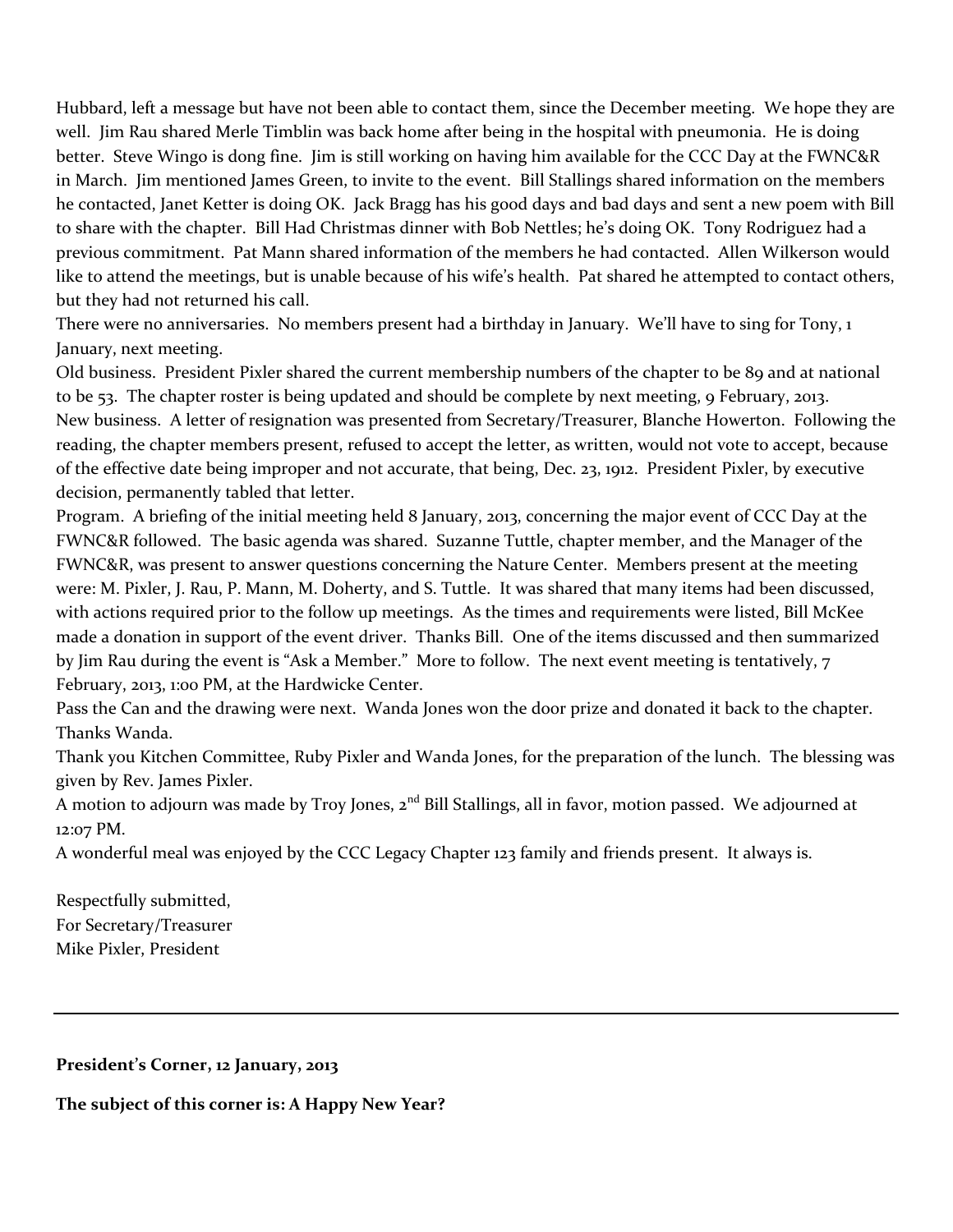Happy New Year! Yeah, right - at lest it is a new year. Happy? We'll see. Wait a minute. That does not sound like me. What's wrong? I don't know. I guess that's just the way it seems to me that people are, nowadays. Actually, if you think of all that is good with the chapter, it is a time to be happy. So let me say it again and mean it, HAPPY NEW YEAR! Now, I feel better.

The year of 2013 is very special to, not only CCC Legacy Chapter 123, but to the Civilian Conservation Corps. It is the year of the  $80<sup>th</sup>$  anniversary of the CCC, 1933-1942. There are activities scheduled by the Texas Parks and Wildlife Department throughout the "Lone Star State." Thanks to TPWD, and all of the supporters of the CCC. The major celebration event will be on 6 April, 2013, at Palo Duro Canyon State Park. Looks like a chapter road trip to me. I don't want to be the only representative from the chapter there. This may be the last chance for some of us to be involved with an event at the state level. We'll talk about that a bit later.

Do any of the members remember Sally or Willis from the White Rock Lake, Dallas, CCC Reunion, 2006? I think they may be going. How about Suzanne Tuttle, Manager, with staff, at the FWNC&R? She may go and we will all have displays. Perhaps, I should contact Janelle Taylor, everyone knows Janelle, and ask about a combined display. Wait, maybe not. Things are getting a bit fuzzy now.

Let's see; TPWD, City of Dallas reps, maybe, the FWNC&R, Rick Shephard and company of the FONC, City of Fort Worth officials, like the Mayor, officials and friends from the surrounding towns and various departments in the area. Support from various organizations, Oh and us! No, I didn't forget CCC Legacy Chapter 123.

You've got be kidding. Hey, I just described part of the groups and activities that are part of Civilian Conservation Corps Day at the Fort Worth Nature Center & Refuge. As part of the 80<sup>th</sup> anniversary of the CCC, Chapter 123 with support from FWNC&R and the FONC, as well as others, will conduct the event on 30 March, 2013. Folks, this is the only chance we will have to celebrate the  $80<sup>th</sup>$  anniversary. CCC Legacy Chapter 123 has not been in the forefront of an event, to date. That's about to change. There are many people working to make the event a success. We all need to do our part, and not just attend, volunteer. We all can do something. Just sit and talk to the people. Share a little history. Go on the tours. No, let's not go there yet.

Sure would like to see as many members as possible at the FWNC&R, ON 30 March, 2013, and come go to Palo Duro Canyon SP on 6 April, 2013. But perhaps more importantly, need to see you all at the next chapter meeting, 9 February, 2013.

Yes, it is a Happy New Year!

Yours in Servce, Mike Pixler, President CCC Legacy Chapter 123

## **NEWS OF A MEMBER**

In our last newsletter we told of correspondence from a gentleman in France who has been doing research on member Norbert Gebhard and one of the aircraft that he flew in WW II. We failed to pass along the good news that Mr. Gebhard' s surgery for bladder cancer was successful and tests show he is now free of the disease. We apologize for the delay and wish Norbert and Betty a truly Happy New Year!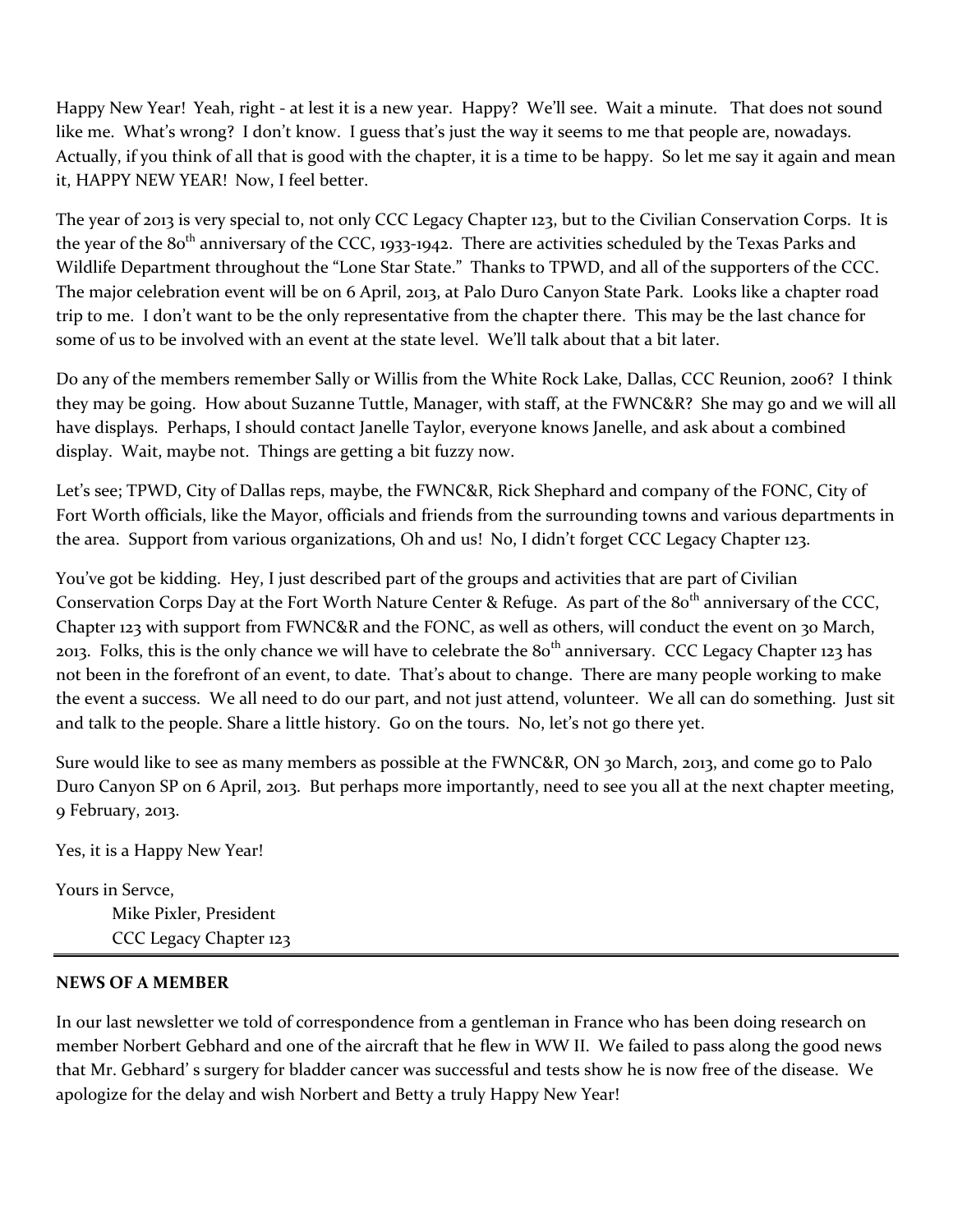### **THE OLD IS NEW**

YES WE WERE GREENER THAN GRASS NOT QUICK ENOUGH TO HEAD THE CLASS BUT YOU KNOW WE DID PASS IN GREAT NUMBERS IN MASS.

OUR WORLD WAS BRAND NEW EVERYTHING WAS A PRETTY BLUE SUN SHINING BRIGHT ADDED TO THE LOVE BREAKING THRU.

WON'T FORGET THE PEOPLE I MET MANY HUNDREDS I WILL BET FACES THAT ARE HARD TO FORGET GREAT MEMORIES TO LET.

THEN I THINK OF YOU YOUR FACES COME IN VIEW EVERYTHING IS AGAIN NEW IT'S THE OLD THAT IS NEW.

SPECIAL ARE FRIENDS OF OLD WORTH MORE THAN GOLD REMEMBER THE STORIES TOLD WAITING FOR LIFE TO UNFOLD.

JACK BRAGG

# **OK CLASS, GET OUT YOUR PEN AND NOTE PADS; IT'S TIME FOR A GEOGRAPHY LESSON…. TEXAS GEOGRAPHY THAT IS.**

### Are you a sun lover?

Sun City, Texas 7628 Sunrise, Texas 76661 Sunset, Texas 76270 Sundown, Texas 79372 Sunray, Texas 79086 Sunny Side, Texas 77423 or Tesnus, Texas [sunset spelled backwards; a flag stop on the old Southern Pacific Railway]

## Hungry?

Bacon, Texas 76301 Noodle, Texas 79536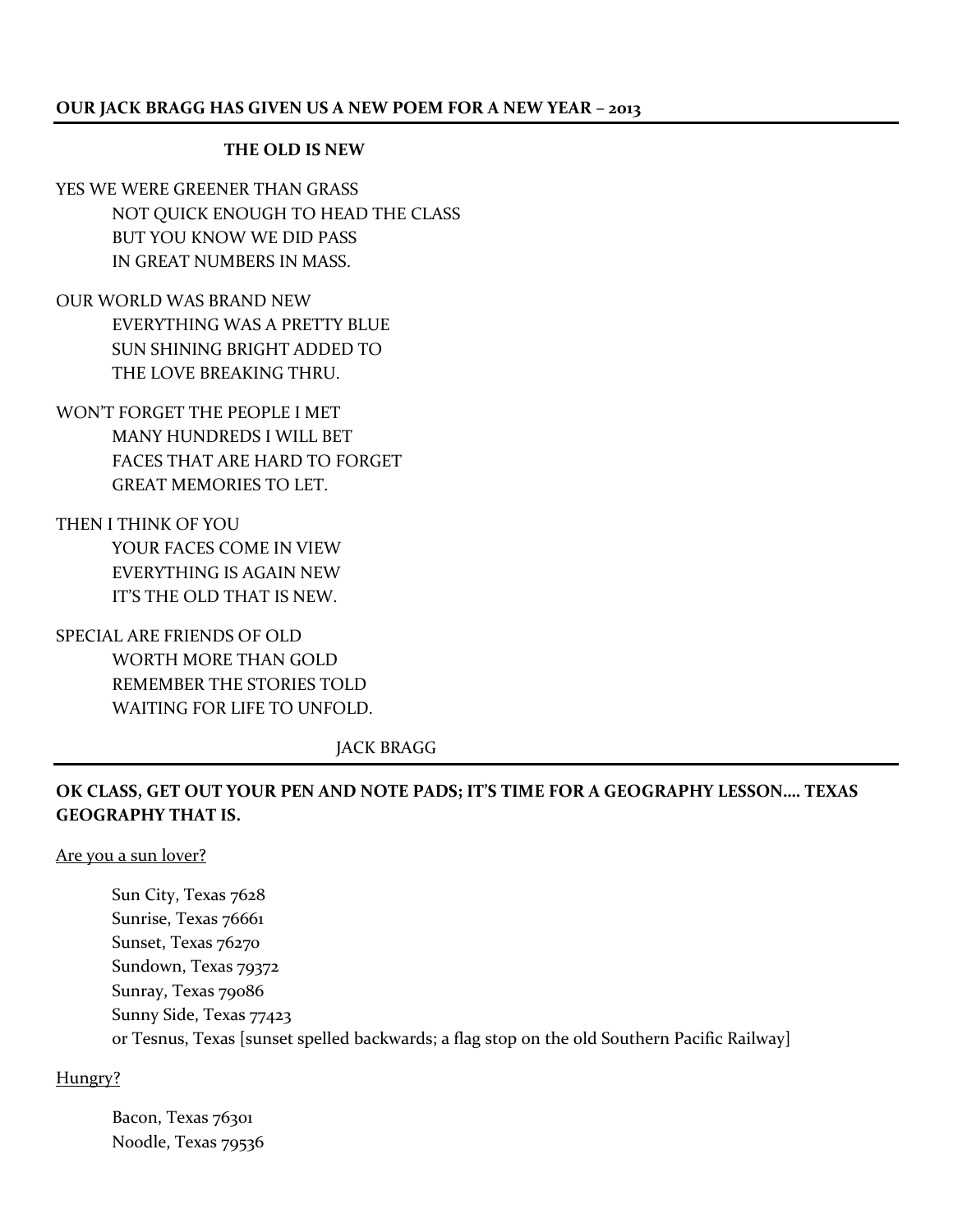Oatmeal, Texas 78605 Turkey, Texas 79261 Trout, Texas 75789 Sugar Land, Texas 77479 Salty, Texas 76567 Rice, Texas 75155 Pearland, Texas 77581 Orange, Texas 77630 …..And top it off with: Sweetwater, Texas 79556

#### Want to travel to other cites? Why leave the state?

Detroit, Texas 75436 Cleveland, Texas 75436 Colorado City, Texas 79512 Denver City, Texas 79323 Klondike, Texas 75448 Pittsburg, Texas 75686 Newark, Texas 76071 Nevada, Texas 75173 Memphis, Texas 79245 Miami, Texas 79059 Boston, Texas 75570 Santa Fe, Texas 77517 Tennessee Colony, Texas 75861 Reno, Texas 75462 Pasadena, Texas 77506 Los Angeles, Texas 78014

### ….Or travel outside the country?

Athens, Texas 75751 Canadian, Texas 79014 China, Texas 77613 Dublin, Texas 76446 Egypt, Texas 77436 Ireland, Texas 76538 Italy, Texas 76538 Turkey, Texas 69261 London, Texas 76854 New London, Texas 75682 Paris, Texas 75460 Palestine, Texas 75801 Oh well, you say, I'll just head for West, Texas. Then you find that it's not in West Texas! Quiz Friday.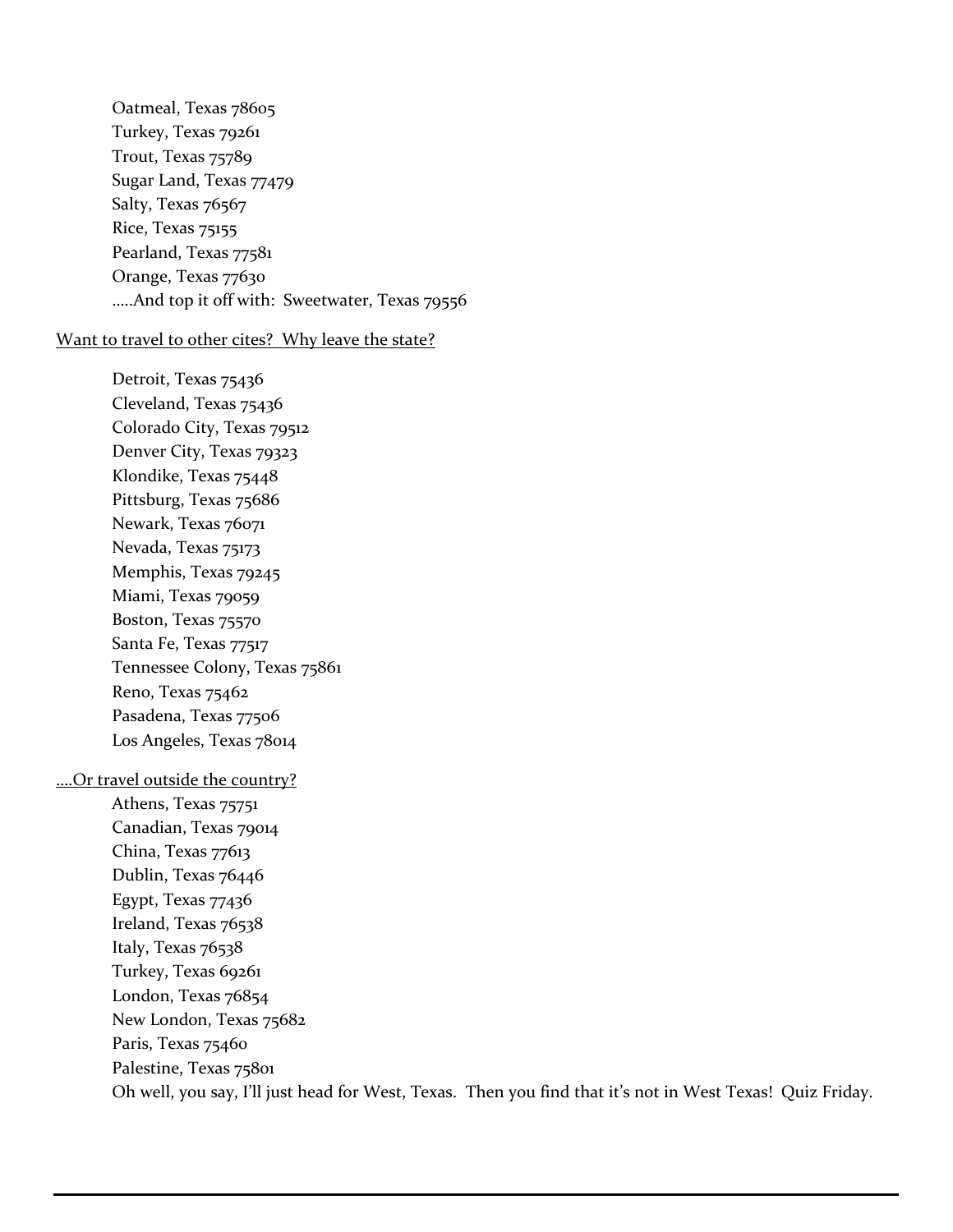## **WE NOW BEGIN THE STORY OF ONE OF OUR NEWEST MEMBERS: LARKIN G. DILBECK.**

Larkin G. Dilbeck was born September 29, 1918, on a farm between Glover and Golden, Oklahoma, near Idabel in the far southeast corner of the state. Larkin was the youngest of five boys in the Dilbeck family, and when he was just a year and a half old, their father left and abandoned them. As a result, Larkin has no memory of his father, but the oldest brother, Alvin, who was ten at the time, did remember him. Larkin thinks that his father was not a bad person, just very irresponsible. This event forced them to move in with their mother's parents near the community of Big Fork, Arkansas, in west central Arkansas. This was for six months. It was just the first of a number of moves the family had to make in order to make a go of it. Their mother only had an elementary school education, and so had few skills or knowledge to become the head of the family, but she kept them together. Years later Larkin remembers his mother [nearly 80 by then and starting to have memory problems] being almost constantly obsessed about how she was going to provide for her boys; how was she going to keep them fed.

Their next move was to a house in Big Fork that was just across the road from a big sawmill that employed quite a few men. Their mother began making a living by taking in washing and ironing for these men. It was a life saver for them. They had to build a fire for the wash pot, and she had two tubs; one to use with a wash board to scrub the cloths, and the other to rinse them.

Larkin was age seven when a man from Mena, Arkansas, gave them permission to live on a forty acre farm he owned that was about 5 miles away back in the hills from Big Fork and 5 miles from Opal, Arkansas; both very small communities. The farm had a pretty good house and barn on it. The agreement was it would be rent free for them if they kept the brush from taking the farm. They gradually acquired a few cows for milk, two mules to help plow with, chickens for eggs, and some needed farm implements. Alvin, the oldest, had finished the  $8<sup>th</sup>$ grade by this time [the farthest he went], so he was old enough to handle a plow and to do other farm work. The second older brother had polio at a very young age and was an invalid most of his life. They cleared enough land to begin raising some cotton and corn. Larkin and his other brothers did what they could to help; chopping weeds out of the cotton and corn, etc. Cotton was the only cash crop available at that time, but they could only raise enough for about one bale, which brought from \$25 to \$40, depending on the market. The corn was used as feed for the stock. With the money the family could buy a few clothes and shoes to wear to school. They got shoes mail order from Sears, Roebuck & Co. When the shoes wore out, they returned them to Sears saying that the shoes were unsatisfactory! It wasn't exactly the right thing to do, but Sears always honored their warranty and sent new shoes as replacements. For the Larkins it was just one of the things they had to do to survive. They only wore shoes in cold weather; summer meant going barefoot, including to school. When asked if they experienced any of the dust storms of the Thirties, Larkin says not much, but that a severe drought in 1930 was hard on them.

They were able to raise much of what they ate. Breakfast usually consisted of biscuits and gravy, sometimes oatmeal, and occasionally some sausage in the fall and winter when they would kill a hog. Another source of meat was hunting, usually squirrel or maybe rabbits. They had a .22 rifle and a 12 gauge shotgun. Using the shotgun on squirrels meant you had to pick a lot of shot out of the meat. Larkin got to be a pretty good shot with the .22, and by aiming for the head, the bodies were unaffected. The main reason the boys were successful with squirrel meat, was that they had one of the best squirrel hound dogs around. Her name was "Red" and she was a natural squirrel tracker and loved her work. She not only smelled them, but she looked up and could follow them visually through the trees; something a lot of dogs could not do. One of her pups became nearly as good as she was, so they made a good team. "Red" would often take off and go hunting on her on, so one time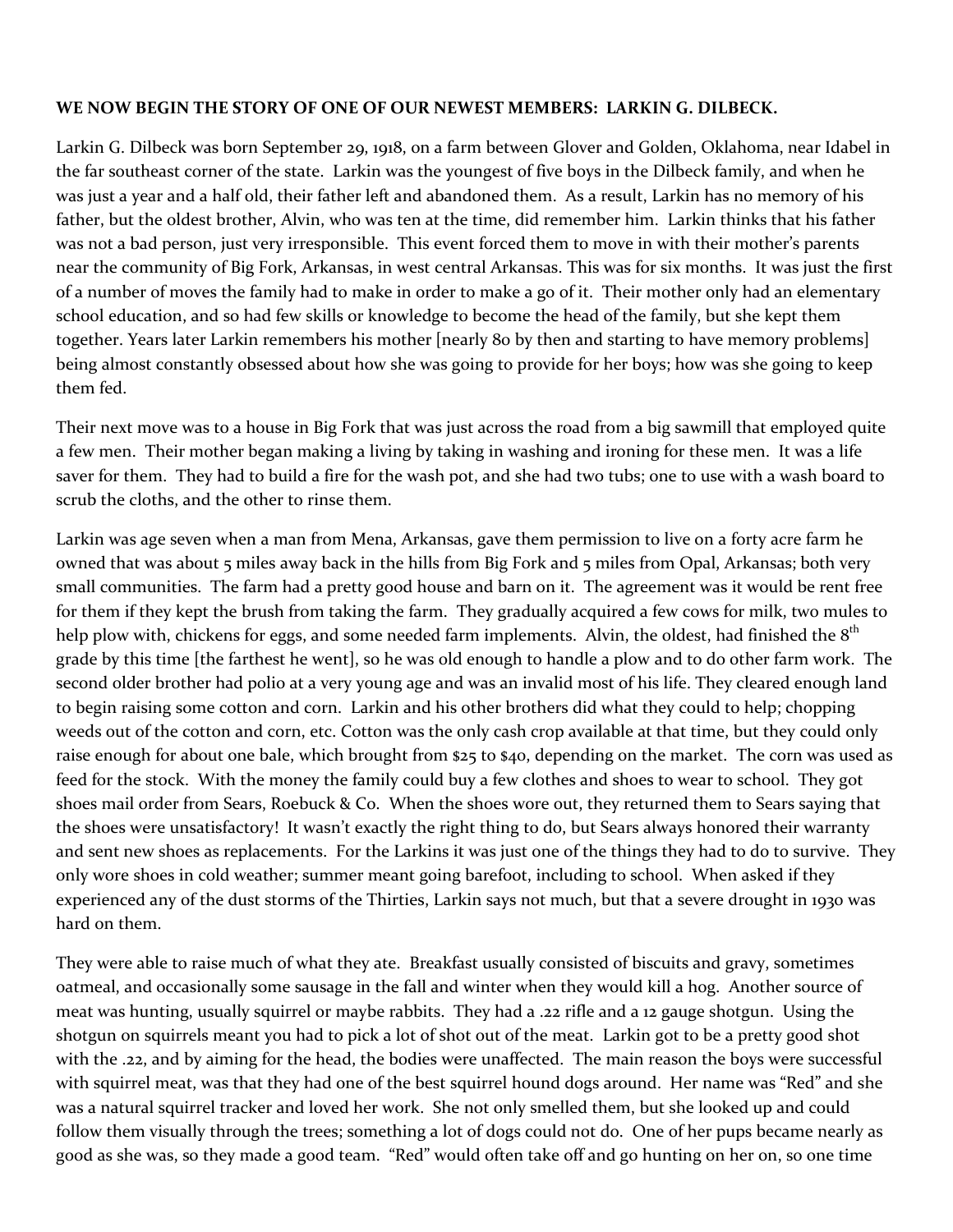when she did not come home for a few days, Larkin and the boys didn't think much of it. It turned out that two brothers living in the area were out hunting and came up on the dog. They began hunting with her and fell in love with her because they were so successful with her. She followed them home, they fed her, and thought how lucky they were to find such a good hunting dog. A day or so later, a neighbor happened by, and the boys showed off their new dog. The man recognized the dog and told them, "That dog belongs to the Larkin boys and they might kill 'ya for taking their dog!" When telling this, Larkin smiles and says he didn't think he and his brothers had that rough of a reputation, but those two brothers did not know that, and the next day brought the dog back to the Larkins.

The boys had chores to do before breakfast and school. Larkin was the first up and had to build a fire in the main room and then in the kitchen. To attend school the boys had to walk about  $3\frac{1}{2}$  miles each way, and had to cross two creeks to get there, all by 8:30. Their mother usually fixed them a syrup bucket of biscuits and sausage for lunch. Logs were usually placed to cross the creeks with, but when it rained, the water running off the hills would wash out the logs and they had no way of crossing the creeks. With this, and catching colds and the flu due to exposure, and having to help on the farm; Larkin lost a lot of school time. It should be mentioned here that the rural schools of that time worked their semesters around spring planting and fall harvesting because the students had to help out on their family farms. Larkin explains that their spring semester ended in early April for planting; the fall semester did not start until late October for harvesting, and they went to school in July and August. By the time he was age 14, he was still just in the  $5^{th}$  grade. There were only 3 left in his class, so at midterm their teacher promoted them to the  $6<sup>th</sup>$  grade. Right after this, the family had to move again, this time to Potter, Arkansas. Larkin's next older brother by two years had been staying with their grandparents at Big Fork, and was in the  $6<sup>th</sup>$  grade there. The teacher at their new school at Potter, not having any of their records, asked which grade they were in. The older brother told of being in the  $6<sup>th</sup>$  grade, and when Larkin was asked, he said he was also in the  $6<sup>th</sup>$  grade. His brother blurted out, "You are not! You are in the  $5<sup>th</sup>$  grade." So Larkin, already two grades behind, repeated the  $5<sup>th</sup>$  grade again. By the time he got to high school, he was just days shy of his 18<sup>th</sup> birthday. The family was living in Hatfield, Arkansas, then and lived about two miles from town. They had three cows by then and sold cream to make a little extra money. They saved the cream in 50 gallon cans, and took it to town in a wagon. Larkin remembers that by then, the cream was sour and smelled awful. In his last two years in school there, a neighbor ran a school bus of sorts for the school. Larkin described it as," A truck with a chicken coop in the back." They had to leave extra early because the driver had to drop them off and make another loop in the opposite direction. By the time that he finished high school [and he was the only one of the brothers to do so], he was almost 20 years old; and there were only nine left in his class. Larkin tells everyone that he graduated in the top ten of his class! They are suitably impressed.

Even before he graduated Larkin joined the CCC in April of 1939, served one six month term, and then went back to school for his last semester in the fall. He then re-enlisted in the same CCC camp which was a U.S. Forest Service Camp F-4 in Ouachita N.F., Company 742, and called Camp Shady. It was seven miles over the mountains from Mena, Arkansas. The camp had been built several years before his arrival; including Shady Lake which is still a popular place to visit. Larkin was paid \$30 per month, \$7 of which he could keep. That \$23 that went home to his mother was a big help because there were two boys still at home, including the invalid son. Larkin's first job, working with another boy, was splitting and cutting logs to make benches that were put around Shady Lake. They also cut roads through the forest, created recreation areas, and cut wood for their use in camp.

Most of the boys in camp were from the same county. There were about 100 boys in camp; sleeping about 30 to each wooden barrack. They slept on cots, not beds. There was a dusty road next to the barracks, and during inspections, if a blanket was found to be dusty, that boy was put on the wood detail for the weekend. They stood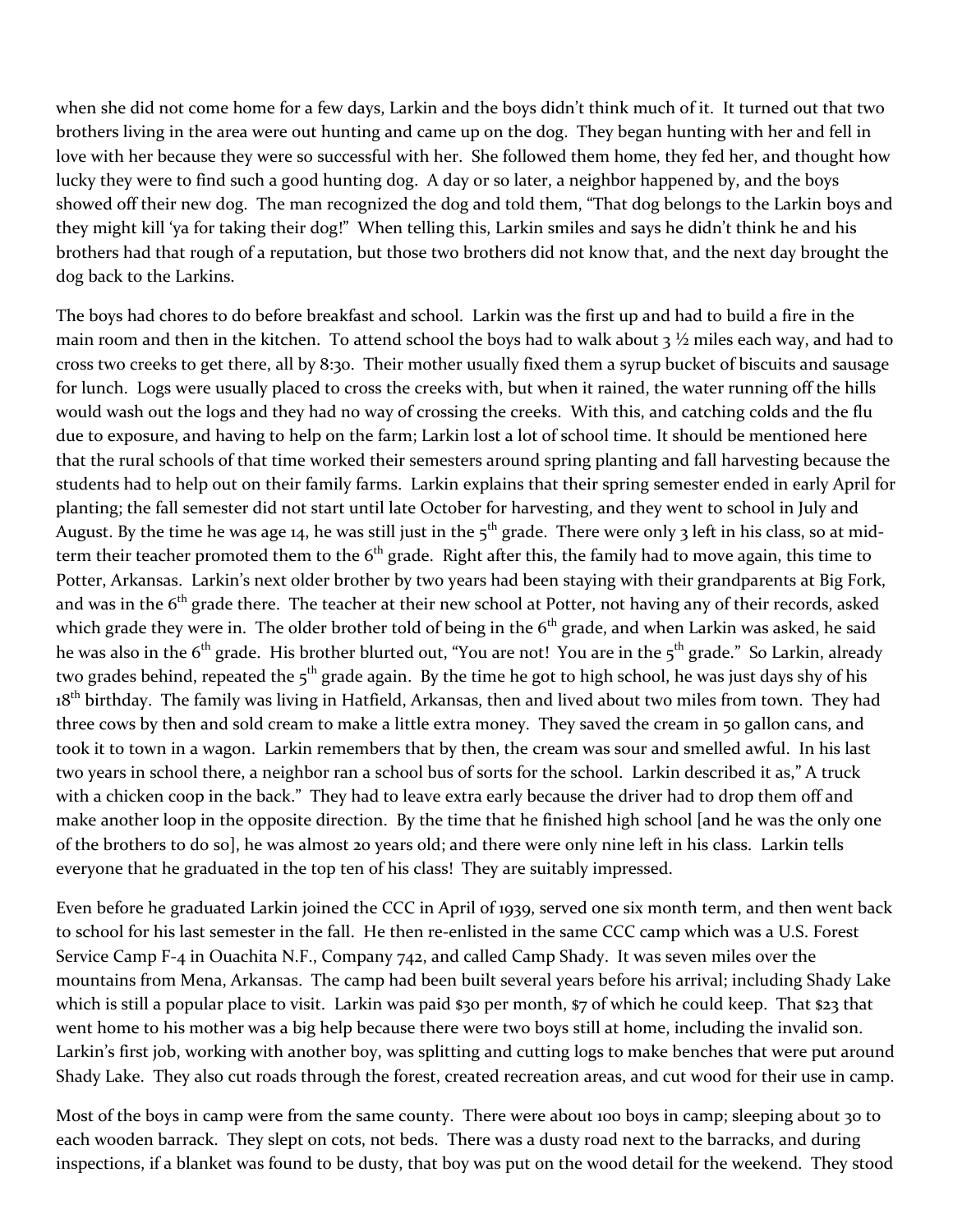reveille in their khakis; then went to breakfast. After breakfast they changed to dungarees, and trucks took them to their work assignments. Lunches were taken to them in the field. They had to dress for evening meals. The camp did have a small library but no education program as some camps did. Some of the boys had to stay in camp on the weekends to be available to fight forest fires. Not long after his return to the CCC, Larkin learned that by transferring to the CCC camp near Monticello, Arkansas, he could go to school in the mornings to extend his education. He had a choice of taking credit classes at the nearby college, or signing up for a business course. He wanted to learn how to type and take shorthand, so he elected the business course. They were required to do their regular CCC work in the afternoons and on some Saturdays. This Monticello CCC camp was Co. 3794-C, a Soil Conservation Service camp, SCS-15. This area is in the southeast part of Arkansas, and is much flatter than where his previous camp was. The work involved laboring for area farmers such as pulling up trees to cut up for the wood. It wasn't long before Larkin was put to work in the CCC office doing filing and typing because of his class work. He was never fast enough taking shorthand to be useful at it.

Larkin's total of two years in the CCC {the most allowed then] was up and he was discharged on December 6, 1941. He started home on the bus, and had to change buses at Texarkana, where he learned of the attack on Pearl Harbor. When he got home to his mother's in Hatfield, Arkansas, he found there were no jobs available, not even for a nickel an hour. He had no transportation to go anywhere else, and he got quite depressed about his prospects.

Larkin then got a letter from his aunt who had a 20 acre farm in Portales, New Mexico, and she offered to pay him \$20 a month to come help her on the farm. She said that he could go to the local college, now Eastern New Mexico University, in the mornings. He took her up on the offer, and finished the spring and summer semesters of school there. He had just started the fall semester, when he got his notice to appear at his draft board. He went home and was told to report for the U.S. Army at Shreveport, Louisiana, on 3 December, 1942.

*There is much more to Larkin's story, so stay tuned.*

# **A SPECIAL POEM BY JACK BRAGG**

IN MEMORY OF LILLIE PAYNE, KNOWN TO FRIENDS AS DEE, A FINE LADY AND A LOYAL MEMBER OF CCC CHAPTER 123 FOR A GREAT NUMBER OF YEARS, THIS POEM I WROTE FOR HER. SHE ASKED THAT IT BE READ AT HER FUNERAL.

**DEE**

SHE JUST WANTED TO BE KIND BROUGHT HOME EVERY DOG AND CAT SHE COULD FIND